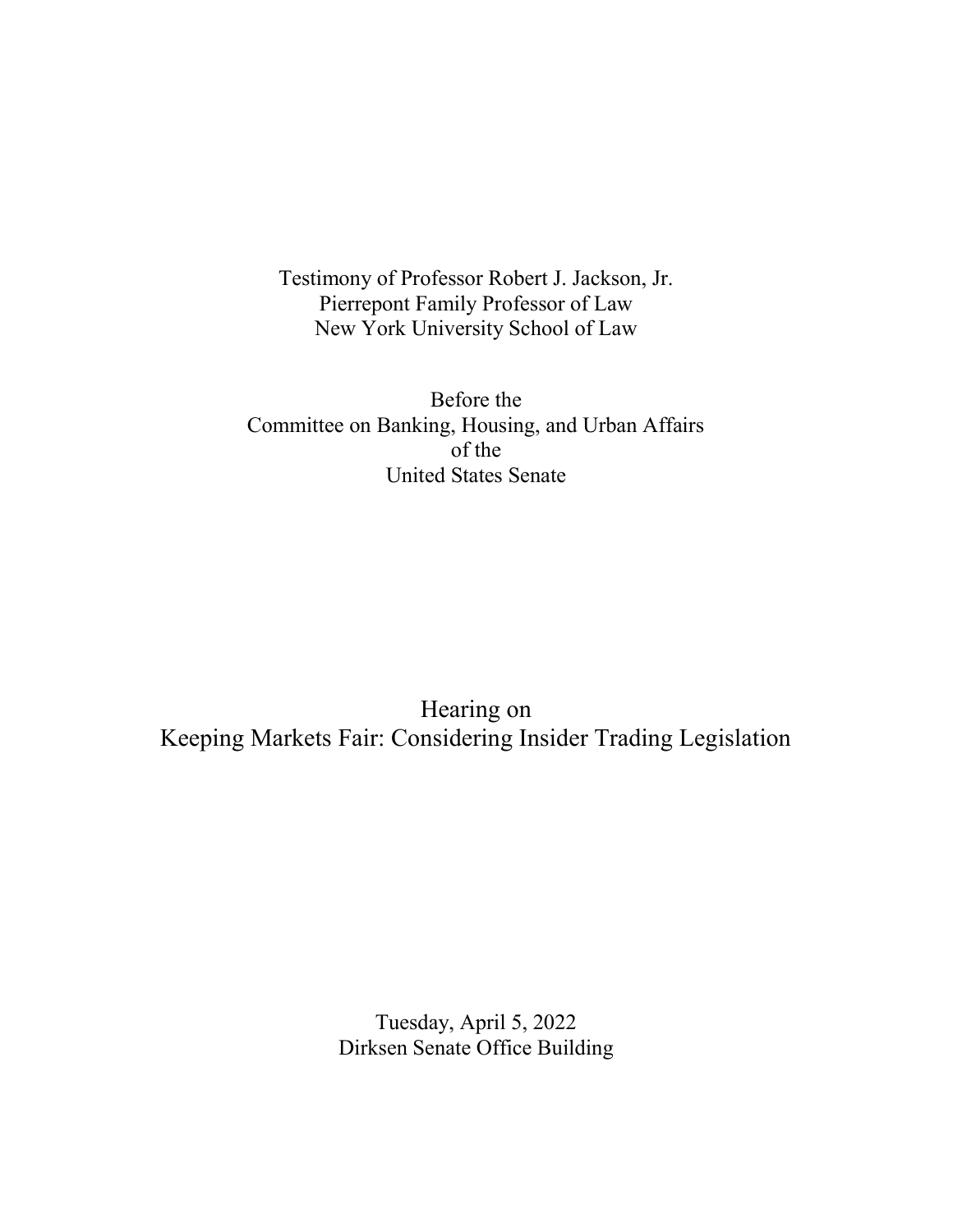Thank you, Chairman Brown, and thank you, Ranking Member Toomey, for the opportunity to testify before you today. The last time I had the honor of testifying before this Committee, it was at the hearing on my nomination to be a Commissioner of the Securities and Exchange Commission. My Mom and Dad, who grew up in big Irish Catholic families in the Bronx—my mother is one of nine kids, my father one of five—proudly sat behind me that day. The day I was born, nobody in my family had been to college. But my parents plowed their paychecks into the market—and, forty years later, sat behind their son as a Presidential nominee. So to me, markets are important not only because they encourage entrepreneurship and growth. They're important because they make it possible for two middle-class parents to change their son's life. We owe it to families pursuing their version of the American dream—just as mine did—to make sure that when they invest in our markets, they do so on a level playing field.

 That's why, after I was confirmed to be Commissioner, I joined Preet Bharara, the former United States Attorney for the Southern District of New York, in calling for a national task force on the law of insider trading.<sup>1</sup> Because Congress has never codified insider-trading rules, both defendants and ordinary investors like my Mom and Dad are exposed to gaps in our law. The task force, which featured a bipartisan group of prosecutors, defense counsel, legal academics and judges, concluded that Congress should clarify the law of insider trading. I agree.<sup>2</sup>

 That's why the Insider Trading Prohibition Act you are considering today is so important. The Act addresses key gaps in our outdated, judge-made insider-trading law. For example, the Act would make clear that, in order to hold an insider accountable for leaking information to a trader, prosecutors need not produce a bag of cash delivered to the source in exchange for her secrets. Instead, recognizing that information changes hands in today's markets on the basis of

<sup>&</sup>lt;sup>1</sup> Preet Bharara & Robert J. Jackson, Jr., *Insider Trading Laws Haven't Kept Up with the Crooks*, N.Y. TIMES (Oct. 9, 2018).

<sup>&</sup>lt;sup>2</sup> REPORT OF THE BHARARA TASK FORCE ON INSIDER TRADING 20 (January 2020).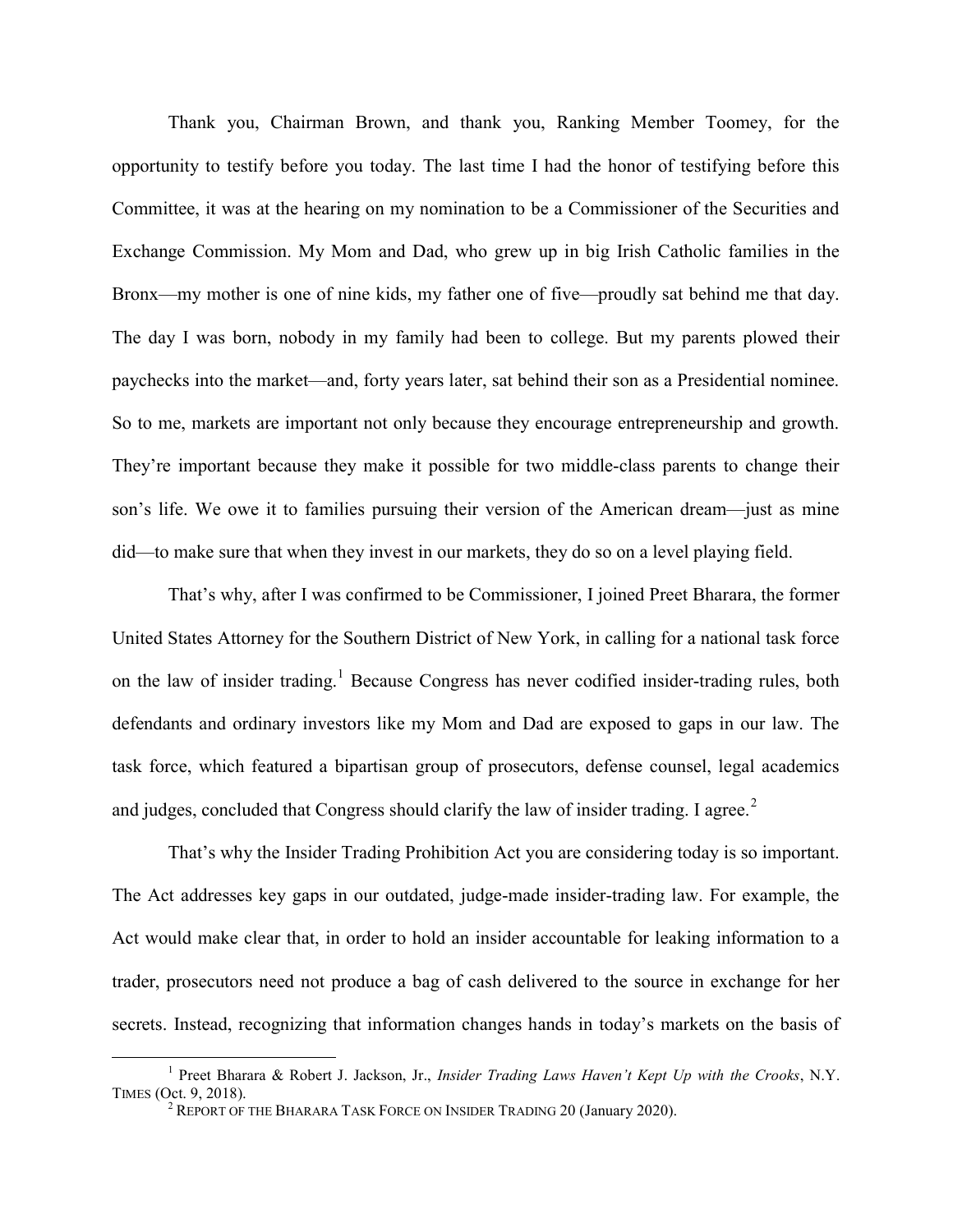more than direct payments, the Act specifies that a direct or indirect personal benefit for the source, including a reputational benefit, is enough.<sup>3</sup> As the task force urged, the Act would focus liability on whether information was wrongfully taken, used, or communicated. And the Act would not purport to be the sole source of liability for insider traders who violate other laws.<sup>4</sup> Defendants whose trading violates more than one federal law should be subject to liability under more than one federal law; in my view, rather than seek solace from Congress, those defendants would be better advised to violate fewer federal laws.

For a detailed and thoughtful analysis of these questions, I commend to the Committee my colleague Professor Coffee's testimony and his writing on this subject. My testimony today will identify two additional gaps in current law that make clear the urgent need for this legislation. First, as explained below, current insider-trading law allows cyber hackers to profit from trading on their activities. Second, as I noted in a study released last week, insiders at foreign firms listed in the United States, and particularly Russian and Chinese firms, profit extensively from their trading—putting American investors at risk.

## I. CYBERSECURITY AND INSIDER TRADING

 As this Committee knows too well, our companies are in a constant battle to protect themselves from hackers who seek access to millions of Americans' most private information.<sup>5</sup>

<sup>&</sup>lt;sup>3</sup> Insider Trading Prohibition Act, 117th Cong., H.R. 2655, Section 2 (providing that a "breach of any fiduciary duty to shareholders of an issuer for a direct or indirect benefit, including" a "reputational benefit" is sufficient to sustain liability).

 $4$  See 18 U.S.C. §§ 1343, 1348; see also Blaszczak v. United States, 947 F.3d 19 (2d Cir. 2019) (holding that federal wire fraud and securities fraud statutes extend to misappropriation of a government agency's nonpublic information regarding its contemplated rules), *remanded, Blaszczak v. United States*, 141 S. Ct. 1565.

<sup>&</sup>lt;sup>5</sup> SEC Commissioner Robert J. Jackson, Jr., Corporate Governance: On the Front Lines of America's Cyber War (March 15, 2018) (in 2017, more than 90% of American public companies suffering a cybersecurity breach did not promptly disclose that fact to investors on securities filings). Since then, the SEC has proposed important new rules requiring prompt disclosure of cybersecurity breaches. See U.S. Sec. & Exch. Comm'n, Proposed Rule: Cybersecurity Risk Management, Strategy, Governance, and Incident Disclosure (March 9, 2022). While those rules, if adopted, will give investors more transparency on cyber breaches, they do not address trading occurring prior to those disclosures—even trading that occurs between the time the company decides to disclose the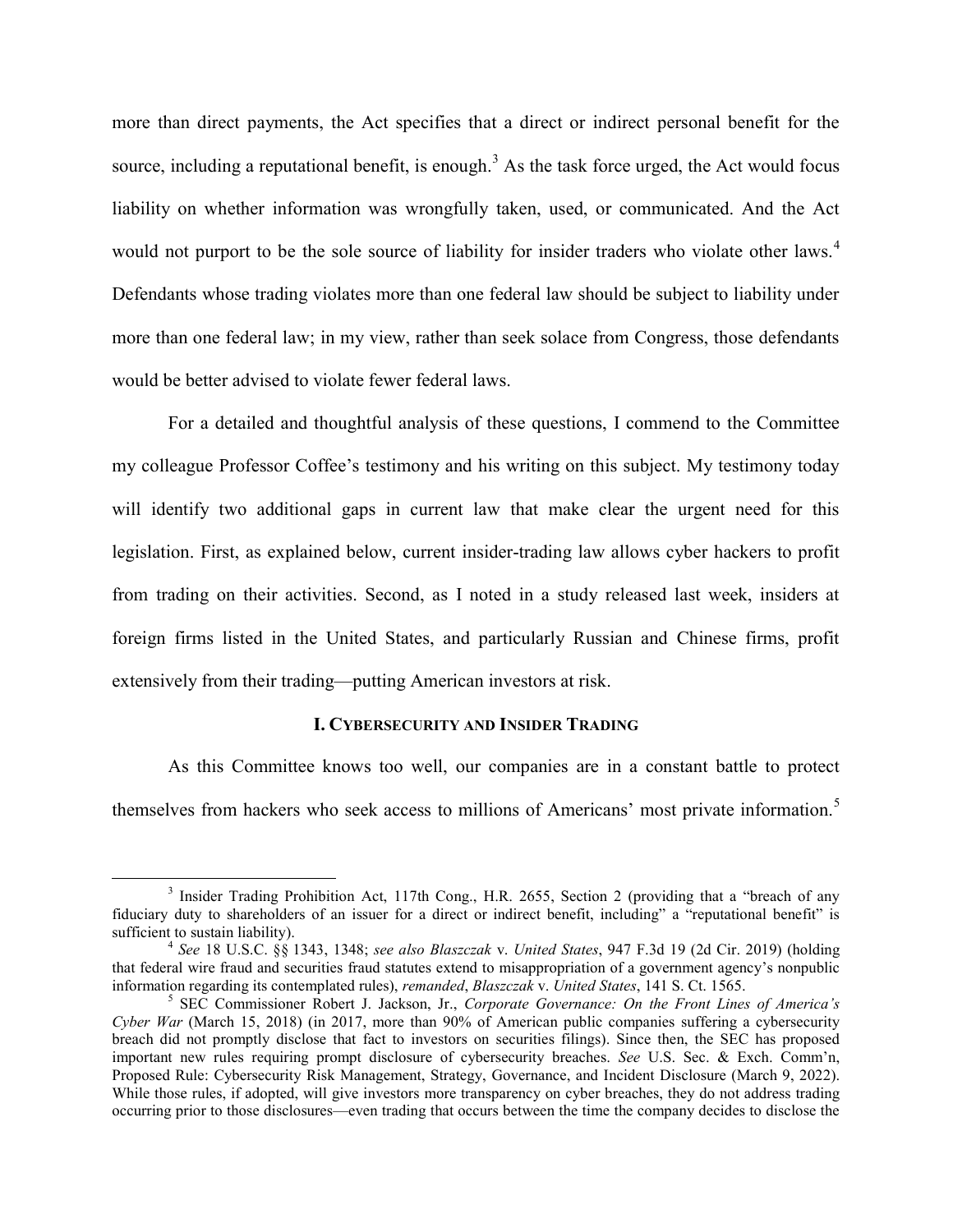There is concerning evidence that these hackers not only attack our companies but also trade before the attack is revealed to the public, raising the prospect that our markets help finance the very cyberattacks that put Americans' privacy at risk.<sup>6</sup>

 As it stands today, the law of insider trading often does not cover that activity. The reason is that establishing insider-trading liability under current law generally requires the government to show that information was obtained in breach of a duty or by way of deception.<sup>7</sup> Many hackers, however, attack our companies not through deception but by brute-force tactics that simply overwhelm our defenses. $8$  From the perspective of the judges who have made our insidertrading law, that distinction might make a difference—but for ordinary investors like my Mom and Dad, the idea that the law of insider trading allows hackers to profit from the destruction they cause raises doubts about the fundamental fairness of our markets.

 The Act would close that gap. Among the "most significant impact[s]" of the law, according to practitioners, would be to clearly outlaw trading on information obtained through cybersecurity hacks. I cannot see how the current lack of clarity on that question benefits American investors, companies or markets. Indeed, even those focused on preserving the priceaccuracy benefits of informed trading should support outlawing trading of this kind.

hack and the filing of the disclosure. See Alma Cohen, Joshua Mitts & Robert J. Jackson, Jr., The 8-K Trading Gap (2015) (documenting trading between the time firms decide to make a disclosure and the disclosure's filing).

<sup>&</sup>lt;sup>6</sup> See Joshua Mitts & Eric Talley, Informed Trading and Cybersecurity Breaches, 9 HARV. BUS. L. REV. 1 (2019) ("[O]ur findings appear strongly consistent with the proposition that arbitrageurs can and do obtain early notice of impending [cyber] breach disclosures, and that they are able to profit from such information.").

<sup>&</sup>lt;sup>7</sup> 15 U.S.C. § 78j(b) (forbidding the use of any "manipulative or deceptive device or contrivance in contravention of such rules as the [SEC] may prescribe"); see also 17 C.F.R. § 240.10b-5; United States v. O'Hagan, 521 U.S. 642 (1997).

 $8$  SEC v. Dorozhko, 574 F.3d 42, 47 (2d Cir. 2009) ("In our view, misrepresenting one's identify in order to gain access to information that is otherwise off limits, and then stealing that information is plainly 'deceptive' within the ordinary meaning of the word. It is unclear, however, that exploiting a weakness in an electronic code to gain unauthorized access is 'deceptive,' rather than being mere theft.").

<sup>&</sup>lt;sup>9</sup> See Insider Trading Prohibition Act, 117th Cong., H.R. 2655, Section 2 (prohibiting trading based on information "obtained by" "a violation of any Federal law protecting computer data" or "the intellectual property or privacy of computer users"); see also DAVIS POLK, CLIENT MEMORANDUM: HOUSE PASSES INSIDER TRADING BILL (May 25, 2021) ("Perhaps the most significant impact [of the Act] would be to cover hacking . . . without regard to whether the hacking method involved 'deceptive' conduct.").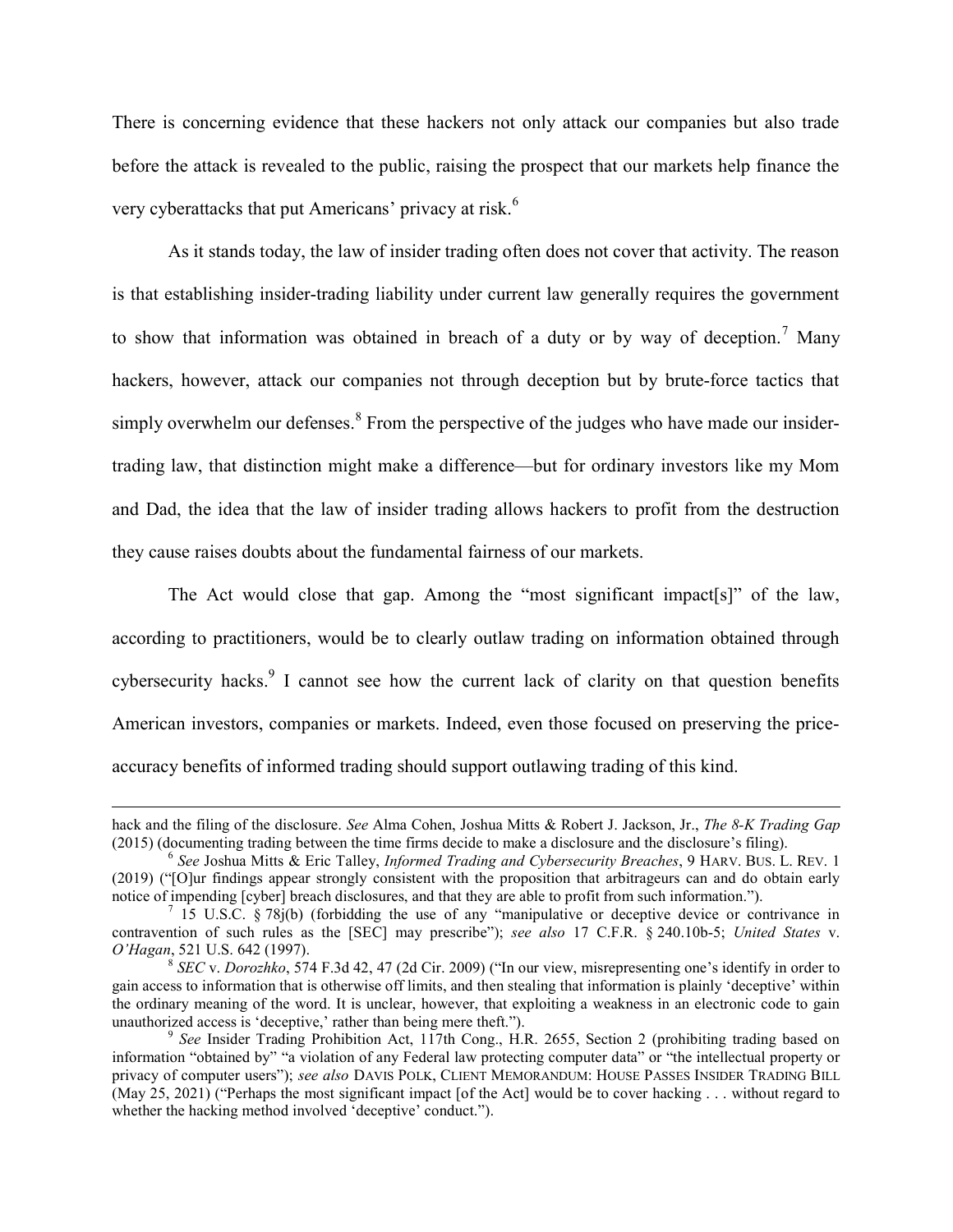To see why, note that the prospect of profiting from trading on an event can give the trader incentives to prefer that the event occur. In a typical informed-trading case, profits give traders incentives to invest in discovering information.<sup>10</sup> But in the cybersecurity context, allowing traders to profit from hacked information gives them incentives to invest in hacking. There is no reason to think that those incentives are productive for American investors or companies—yet current law leaves open the question whether such trading is illegal.<sup>11</sup>

 Closing gaps in our insider-trading law is all the more urgent in today's fast-moving markets, where traders are constantly searching for advantages against ordinary investors. Indeed, in a study released just last week, my coauthors and I examine another such gap: insider trading by executives at foreign firms listed in the United States.

## II. INSIDER TRADING AT FOREIGN FIRMS LISTED IN THE UNITED STATES

Gaps in our insider-trading law expose investors like my Mom and Dad to opportunistic behavior by market actors not only here in the United States but around the world. The reason is that foreign companies domiciled in countries like China and Russia now raise significant funds from American investors by listing on U.S. stock exchanges.<sup>12</sup> Unlike executives at American corporations, however, insiders at foreign firms are not subject to prompt disclosure of transactions in their company's stock.<sup>13</sup> I wondered whether our outdated insider-trading law

 $10$  See, e.g., JONATHAN R. MACEY, INSIDER TRADING: ECONOMICS, POLITICS, AND POLICY 21-47 (1991).

<sup>&</sup>lt;sup>11</sup> Matt Levine, Is Cyber-Insider Trading Illegal?, BLOOMBERG VIEW: MONEY STUFF (2018) (noting that even sophisticated observers do not know the answer to his title's question).

 $12$  As a formal matter, these firms often list on U.S. Exchanges by way of American Depository Receipts or American Depository Shares, which generally represent an interest in the shares of a company domiciled outside the United States that have been deposited with a U.S. bank or trust.

<sup>&</sup>lt;sup>13</sup> Under Section 16(a) of the Securities Exchange Act of 1934, officers and directors of U.S. public companies are required to publicly disclose certain transactions in their company's stock on the SEC's Form 4. In 2002, Congress passed the Sarbanes-Oxley Act, mandating that insiders at U.S. companies report their trades under Section 16(a) within two business days and file Form 4 electronically. U.S. Sec. & Exch. Comm'n, Final Rule, Ownership Reports and Trading by Officers, Directors and Principal Security Holders (2002). But the SEC had previously exempted foreign private issuers from the disclosure requirements of Section 16(a). 17 C.F.R. § 240.3a12-3(b). Thus, insiders at foreign-domiciled firms traded on U.S. stock exchanges were not subject to the more strict insider-trading disclosure requirements imposed by Sarbanes-Oxley.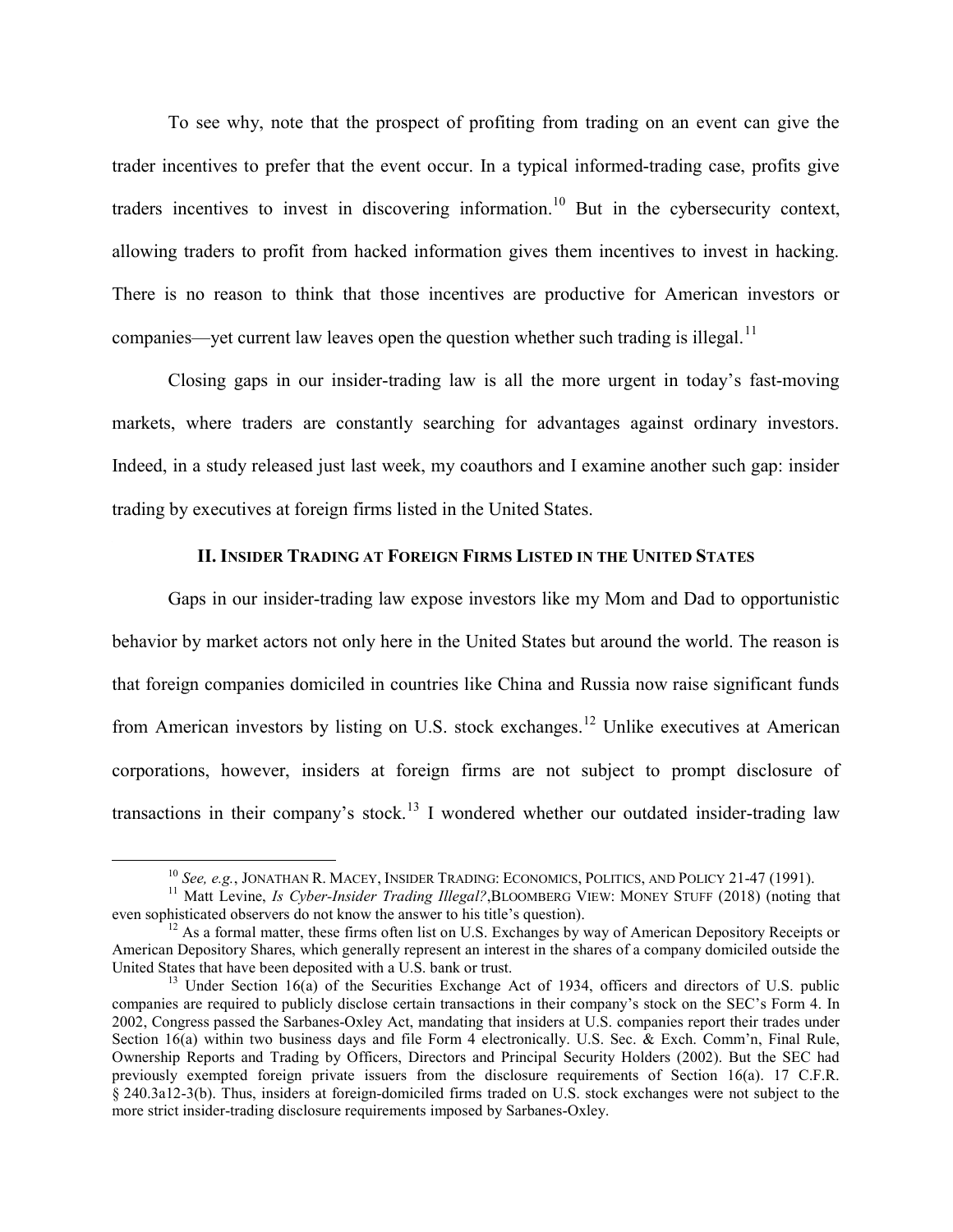gives foreign-firm insiders unique freedom to engage in opportunistic trading.

breign-firm insiders unique freedom to engage in opportunistic trading.<br>So Daniel Taylor and Bradford Lynch of the Wharton School and I dug into the data.<sup>14</sup> Drawing on a unique dataset based on tens of thousands of paper filings with the SEC describing Drawing on a unique dataset based on tens of thousands of paper filings with the SEC describing<br>sales of stock over a five-year period, we study whether foreign-firm insiders are able to avoid losses on their U.S.-traded stocks by selling in advance of price declines.<sup>15</sup>

The results are striking. Our data provide systematic evidence that foreign-firm insiders avoid substantial losses by selling shares before stock-price declines. And this activity is concentrated in firms domiciled in just a few countries overseas. Figure 1 below documents the median returns, by country of domicile, at foreign firms listed in the United States during the twelve months after the insider sales we see: ng shares before stock-price declines. And this activity<br>in just a few countries overseas. Figure 1 below documents<br>micile, at foreign firms listed in the United States during



FIGURE 1. MEDIAN T WELVE-MONTH STOCK RETURNS AFTER INSIDER SALES .

When insiders of U.S.-listed Chinese companies sell shares, the median company's stock price falls by 23% in the twelve months after the sale. And when insiders at U.S.-listed Russian<br>firms sell, the median firm's stock declines 21% in the next twelve months. These results reflect firms sell, the median firm's stock declines 21% in the next twelve months. These results

<sup>&</sup>lt;sup>14</sup> See Robert J. Jackson, Jr., Bradford Lynch & Daniel J. Taylor, *Holding Foreign Insiders Accountable* (April 2022).

 $15$  *Id.* at 4. Although foreign-firm insiders are not required to file Form 4 under Section 16 of the Securities Exchange Act of 1934 as insiders at U.S.-domiciled public companies generally must, their stock sales may require Exchange Act of 1934 as insiders at U.S.-domiciled public companies generally must, their stock sales may require<br>them to file Form 144, providing a rare window into foreign-firm insider trading. Unlike Form 4, however, Fo 144 is not required to be filed either speedily or electronically. Indeed, during the 2019 calendar year alone, the SEC received over 31,000 Form 144 filings, over 99% of which were filed on paper and mailed to the SEC. & Exch. Comm'n, Proposed Rule: Rule 144 Holdin g t required to be filed either speedily or electronically. Indeed, during the 2019 calendar year alone, the over 31,000 Form 144 filings, over 99% of which were filed on paper and mailed to the SEC. See U.S. Comm'n, Propose See U.S. Sec.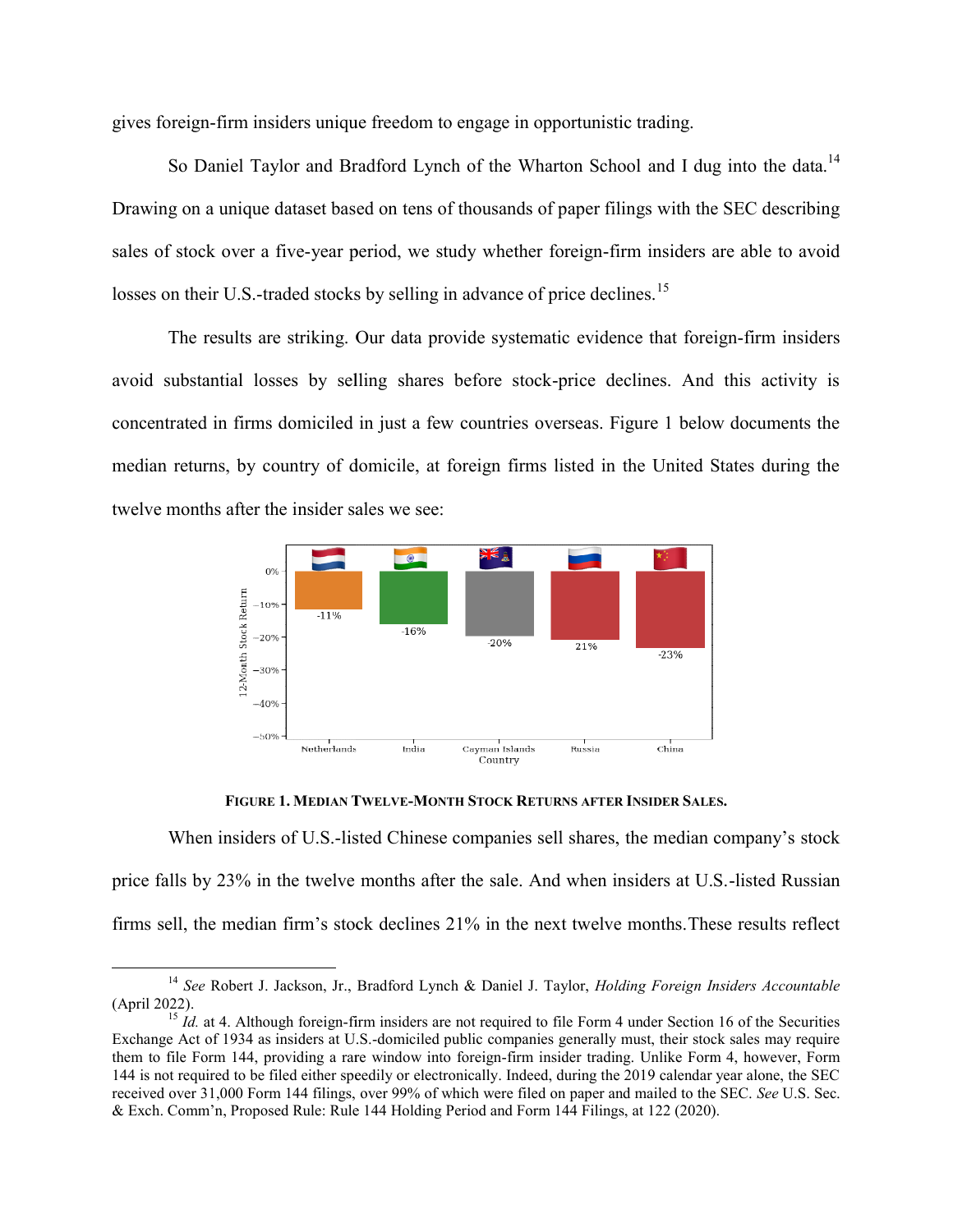foreign-firms' insiders ability to avoid significant losses by selling prior to substantial stockprice declines. They are especially striking when contrasted with the returns that follow stock sales by executives at American companies, who generally do not sell before prices fall. y are especially striking when contrasted with the returns that follow stock<br>at American companies, who generally do not sell before prices fall.<sup>16</sup><br>so shows that foreign-firm insiders avoid significant losses in dollar t 16

Our study also shows that foreign-firm insiders avoid significant losses in dollar terms by Our study also shows that foreign-firm insiders avoid significant losses in dollar terms by selling when they do. Indeed, we estimate that insiders at Chinese-domiciled, U.S.-listed companies have avoided over \$10 billion in losses as a result of well-timed stock sales:



FIGURE 2. INSIDERS' NET DOLLAR LOSS AVOIDANCE BY COUNTRY OF DOMICILE.

From the perspective of ordinary investors like my parents, this evidence raises serious From the perspective of ordinary investors like my parents, this evidence raises serious<br>questions about the law of insider trading. For one thing, it is far from clear why foreign-firm questions about the law of insider trading. For one thing, it is far from clear why foreign-firm<br>insiders should be playing by a different set of rules than their American-company counterparts, insiders should be playing by a different set of rules than their American-company counterparts,<br>who must disclose their trades promptly to investors.<sup>17</sup> To be sure, there are good reasons to want

<sup>&</sup>lt;sup>16</sup> See Alan D. Jagolinzer, David F. Larcker & Daniel J. Taylor, Corporate Governance and the Information Content of Insider Trades, 49 J. ACCT. RSCH. 1249 (2011); Alan D. Jagolinzer, David F. Larcker, Gaizka Ormazabal & Daniel J. Taylor, Political Connections and the Informativeness of Insider Trades, 75 J. FIN. 1833 (2020); see also Jackson, Lynch & Taylor, *supra* note 14, at 2 (confirming this result in the Form 144 sample for insiders at U.S.-domiciled firms). is result in the Form 144 sample<br>des ago in an effort to encourage<br>; Steven Davidoff, *Rhetoric and* 

 $17$  The SEC exempted foreign private issuers from these requirements decades ago in an effort to encourage those issuers to list on U.S. exchanges. See Sec. & Exch. Comm'n, *supra* note 13; Steven Davidoff, Reality: A Historical Perspective on the Regulation of Foreign Private Issuers, 79 U. CIN. L. REV. 619, 621 (2011). But several changes since that time warrant reconsideration of that decision. First, when the SEC adopted that But several changes since that time warrant reconsideration of that decision. First, when the SEC adopted that<br>position, American insiders were not yet subject to the more strict disclosure requirements imposed by the Sarb position, American insiders were not yet subject to the more strict disclosure requirements imposed by the Sarbanes-<br>Oxley Act, so the comparative advantage given to foreign-firm insiders was not as large as it is now. Sec fewer foreign firms were then listed on U.S. exchanges. Third, even fewer foreign firms were domiciled in fewer foreign firms were then listed on U.S. exchanges. Third, even fewer foreign firms were domiciled countries, like China, where many proscriptions and protections of federal securities laws cannot reach. See Jesse firm insiders was not as large as it is now. Second, far.<br>Third, even fewer foreign firms were domiciled in<br>ons of federal securities laws cannot reach. See Jesse M.